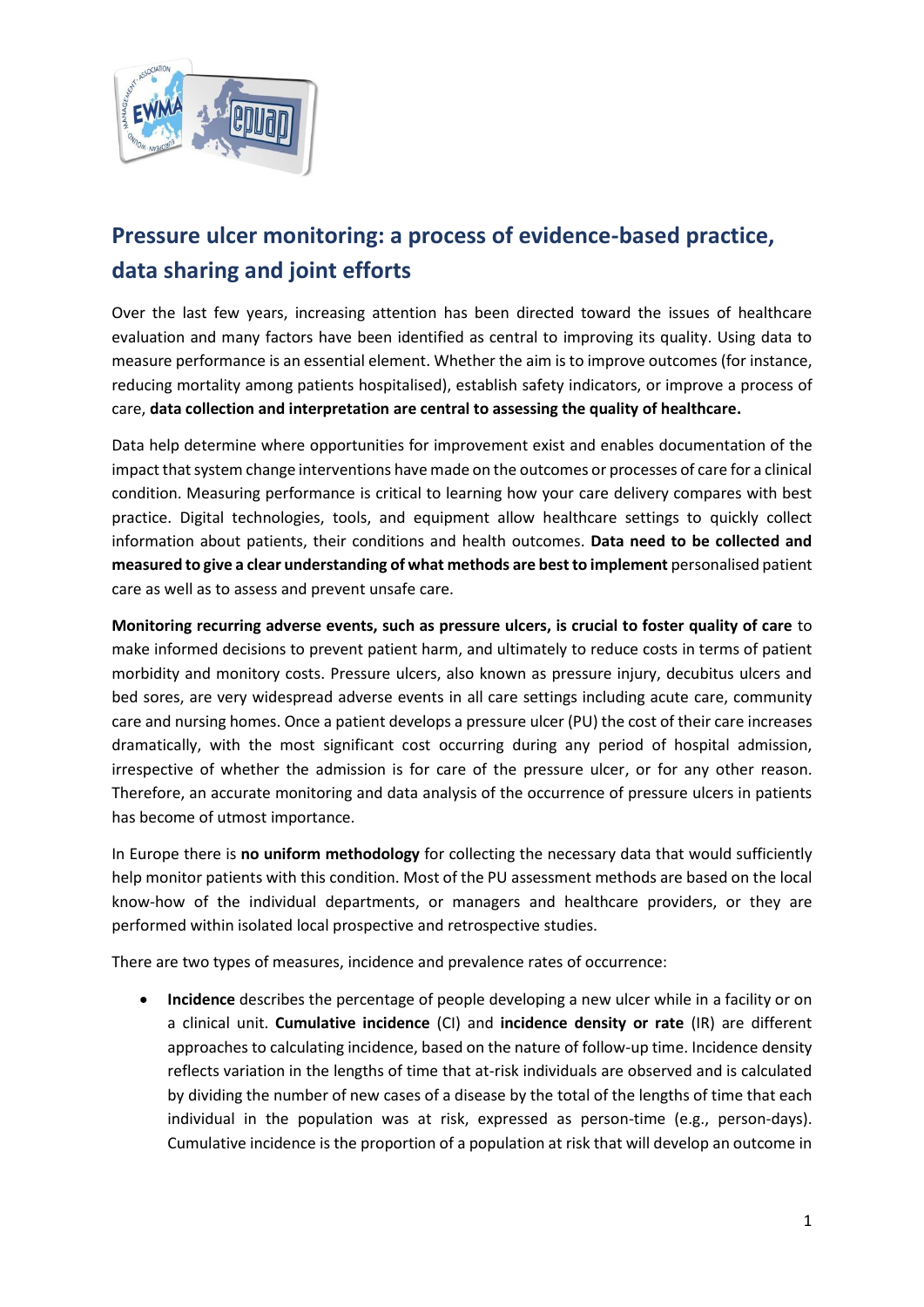

a given period of time. It therefore provides a measure of risk, and it is an intuitive way to think about possible health outcomes.

• **Prevalence** describes the percentage of people having a pressure ulcer while on a clinical unit, for example. It may reflect a single point in time, such as on the first day of each month. This is known as *point prevalence*. However, it can also reflect a prolonged period of time, such as an entire hospital stay. This is known as *period prevalence*. Both types of prevalence rates (point and period) include pressure ulcers present on admission as well as new ulcers that developed while in a facility or on a clinical unit.

Because of the lack of national standards and agreement on how to measure and collect data, the **sharing and comparing of incidence, or prevalence data on pressure ulcers** (nationwide or at the EU level) is **simply not feasible**. In clinical settings without any systematic and validated PU registration system, estimating the incidence and prevalence of pressure ulcers will mostly prove an academic and time-consuming exercise, and will lead to imprecise estimations. <sup>1</sup> Nonetheless, PU occurrence is considered an indicator of healthcare quality and monitoring is important for assessing the costs of providing healthcare connected to PU and their consequences (e.g. prolonged hospitalization, increased costs of treatment, influence on the patient's quality of life, etc.).

**Data collection and evaluation of PU and other adverse events must be designed to identify the extent of the problem** in order to develop common guidance for timely preventive and corrective actions, e.g. assessing PU risk each time a new patient is admitted, reassessing risk daily, or when there is a significant change in the patient's condition, and making sure each care plan is tailored to meet the individual patient's pressure ulcer risk needs, and to disseminate outcomes and process measurement information to unit staff and key stakeholders.

A comprehensive information model for understanding the epidemiology of patient safety incidents, including PU/PI adverse events, is the Conceptual Framework for the International Classification for Patient Safety (ICPS). It aims to define, harmonise and group patient safety concepts into an internationally agreed classification in a way that is conducive to learning and improving the domain of patient safety across systems.

**In line with this, it is critical to work together at a local, national and European level** to better collect and analyse data on pressure ulcer occurrence and their associated complications. PU incidence monitoring and reporting procedures are the linchpin for making a real change in PU prevention. An integrated, comprehensive coordination and data exchange between the EU member states, OECD, health authorities, healthcare settings, healthcare professionals and competent stakeholders is vital to establish a standardised methodology across Europe. Such a scheme will ultimately lead to the establishment of national benchmarks for pressure ulcer prevalence and incidence, ultimately improving the quality of care for all patients and bringing health to a new level of efficiency.

<sup>1</sup> Collier M, *Pressure ulcer incidence: The development and benefits of 10 year's-experience with an electronic monitoring tool (PUNT) in a UK Hospital Trust*. EWMA J 2015; 15(2): 15–20.